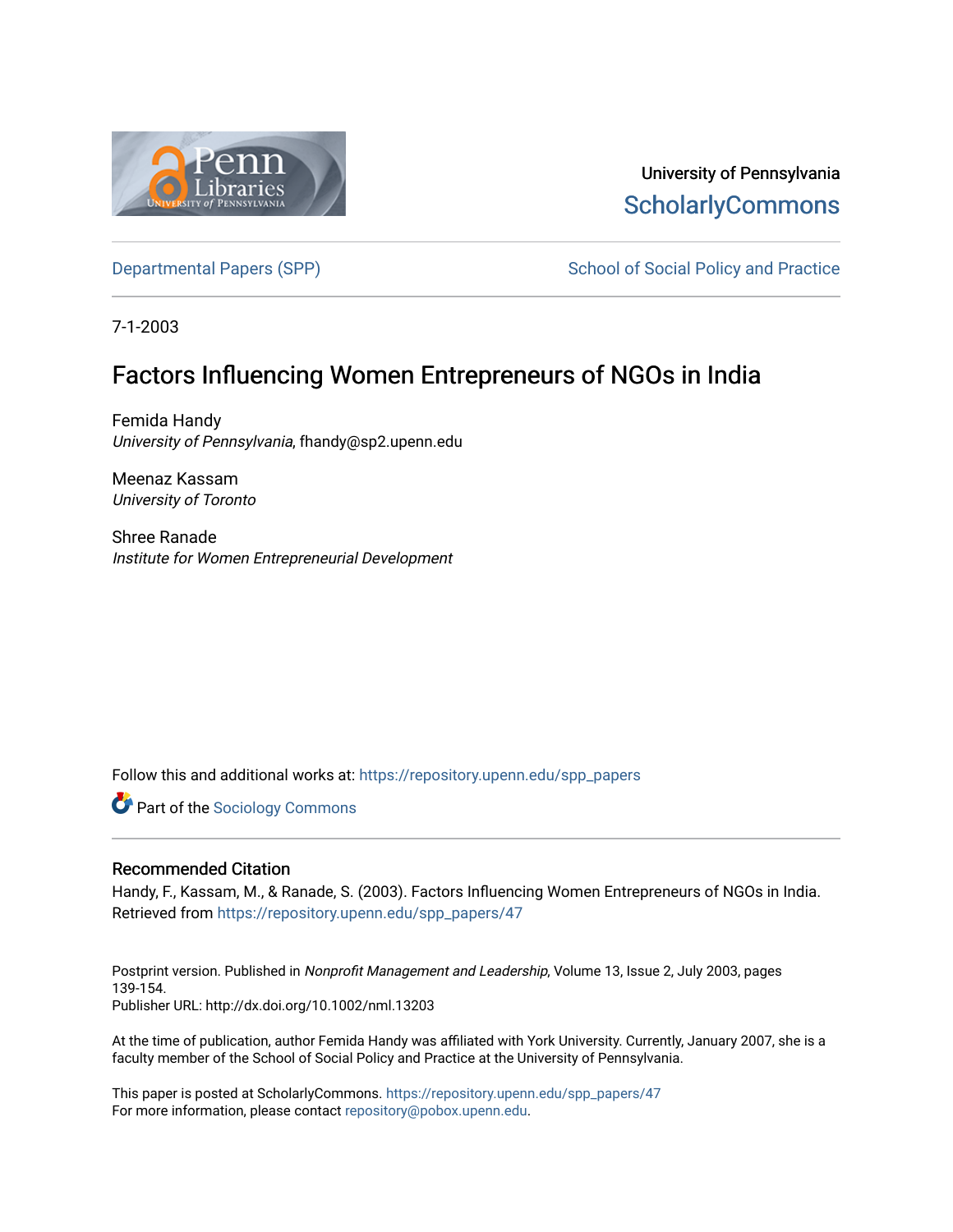# Factors Influencing Women Entrepreneurs of NGOs in India

### **Abstract**

This article examines women entrepreneurs in the nonprofit sector. Entrepreneurial activity attracts certain kinds of individuals. Such self-selection is not a random event but is influenced by personal characteristics as well as socioeconomic and cultural factors. This article examines women entrepreneurs in a particular segment of the nonprofit sector in India to determine which factors influence such self-selection. Our research confirms findings by other scholars that nonprofit entrepreneurs receive a high payoff from promoting social causes. Furthermore, we find that previous experience in the sector, beliefs, culture, social class, education, and family background also play an important role. We explore some policy implications of our findings.

#### **Disciplines**

Sociology

### **Comments**

Postprint version. Published in Nonprofit Management and Leadership, Volume 13, Issue 2, July 2003, pages 139-154. Publisher URL: http://dx.doi.org/10.1002/nml.13203

At the time of publication, author Femida Handy was affiliated with York University. Currently, January 2007, she is a faculty member of the School of Social Policy and Practice at the University of Pennsylvania.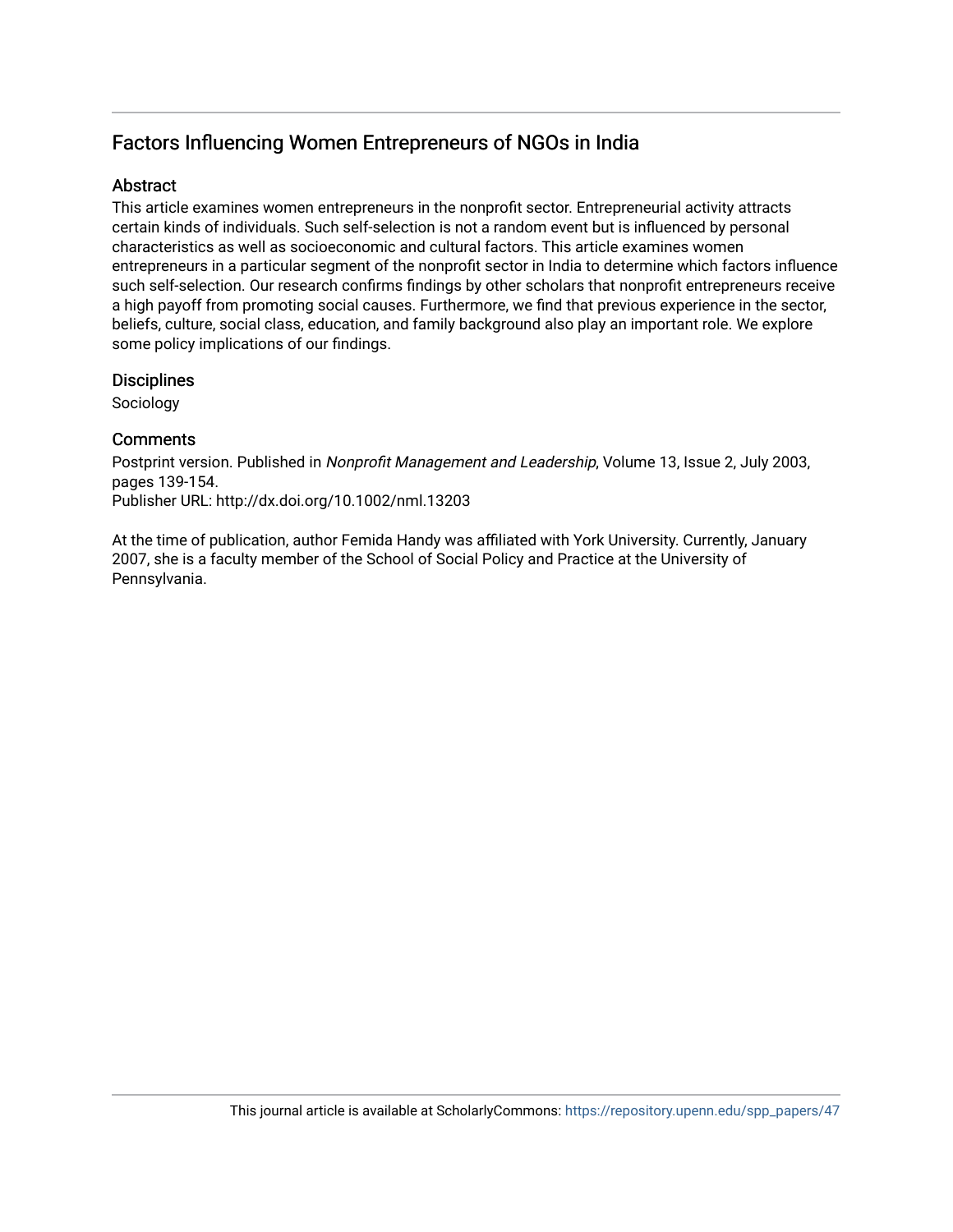### *Factors Influencing Women Entrepreneurs of NGOs in India Femida Handy, Meenaz Kassam, and Shree Ranade*

*This article examines women entrepreneurs in the nonprofit sector. Entrepreneurial activity attracts certain kinds of individuals. Such self-selection is not a random event but is influenced by personal characteristics as well as socioeconomic and cultural factors. This article examines women entrepreneurs in a particular segment of the nonprofit sector in India to determine which factors influence such self-selection. Our research confirms findings by other scholars that nonprofit entrepreneurs receive a high payoff from promoting social causes. Furthermore, we find that previous experience in the sector, beliefs, culture, social class, education, and family background also play an important role. We explore some policy implications of our findings.* 

Women's nonprofit organizations have long played an important role in the lives of women in many parts of the world. In India, well-educated and affluent women found socially sanctioned work outside the home in the voluntary sector. They worked as volunteers under the aegis of religious organizations and for social service nonprofits dedicated to the alleviation of poverty. Participation in nonprofits in India gave women an opportunity to enter the social and political spheres in ways often denied to them by the for-profit and public sectors.

Important changes in women's lives are a direct result of the intervention of nongovernmental organizations (NGOs). Many NGOs that deal with the alleviation of poverty for women often also focus on advocacy for women's rights as well as providing services for women (Carr, Chen, and Jhabvala, 1996). Although legislation in India protects and promotes women's rights in most cases, NGO intervention aids in enforcing such rights (Sinha and Commuri, 1998; Mishra and Mishra, 1998). And observers often credit the proliferation of NGOs with successfully altering the political context in which women live and function (Fisher, 1998). In this research, we examine entrepreneurship involved in initiating such NGOs. *Entrepreneurship,* a much debated topic, has been defined in the for-profit literature as "the catalytic agent in society which sets into motion new enterprises, new combinations of production and exchange" (Collins and Moore, 1970). Although the concept of entrepreneurship is closely linked with the for-profit sector and may seem strange in the NGO world, it is not. The same entrepreneurial spirit is key to initiating projects and mobilizing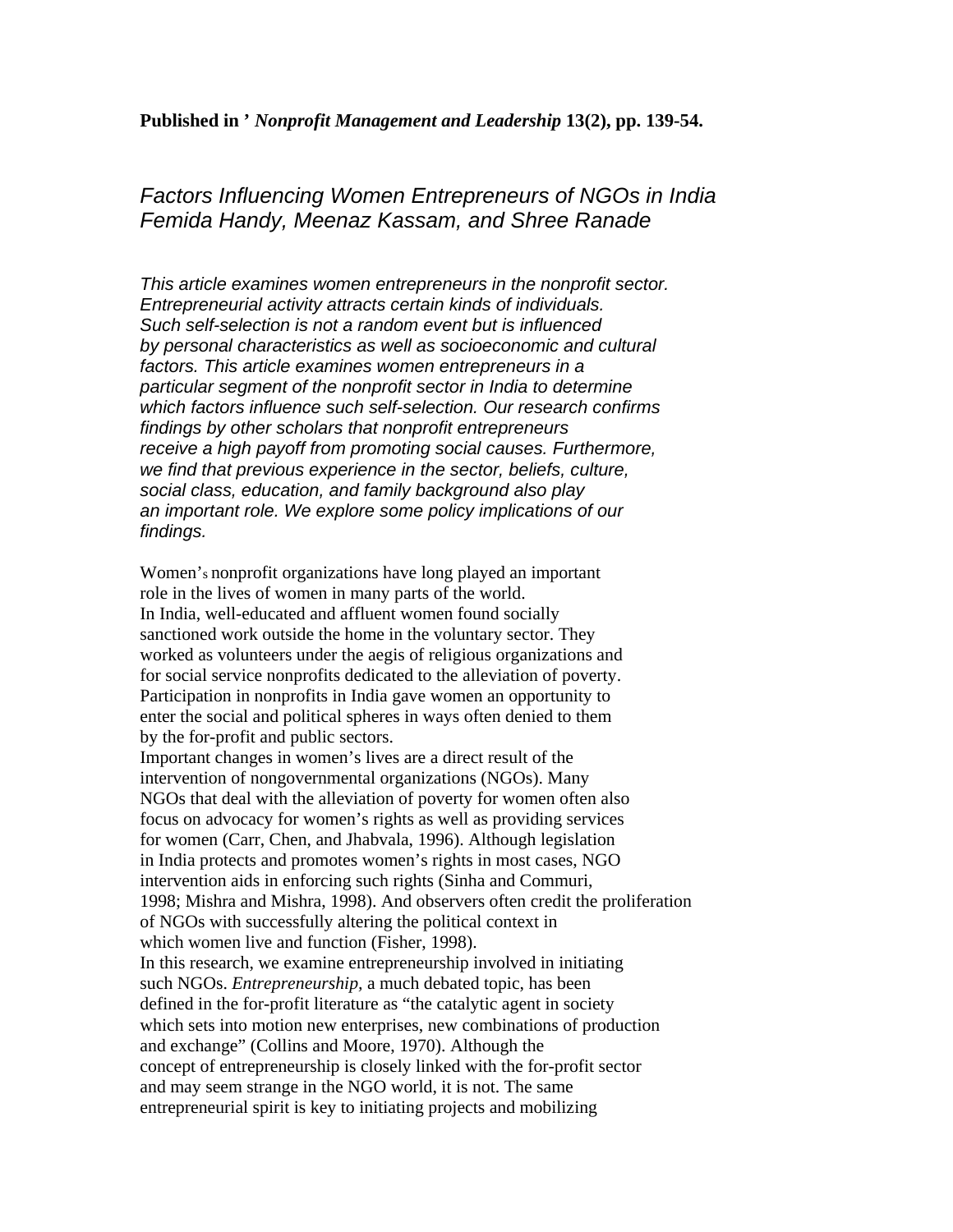resources, whether it is for promoting a social cause in the nonprofit sector or promoting a profit-making enterprise. Both kinds of enterprises are the result of the entrepreneur's innovation, leadership, imagination, efforts, and ability. Thus, using the definition from the for-profit literature, we define a *nonprofit entrepreneur* as a selfdirected, innovative leader who starts a nonprofit enterprise (Handy and Kassam, 2001).

We study individual women entrepreneurs who have successfully established NGOs in India and ask the following questions: What are the characteristics of women entrepreneurs in this sector? What motivates them? In addition, are there any structural and cultural factors relevant to women's entrepreneurship of NGOs? We also suggest policy recommendations to facilitate successful NGO start-ups. To answer these questions, we have chosen to study NGOs in the state of Maharashtra in India, where women play an important role in NGOs related to gender issues (Jani and Pedroni, 1997). Entrepreneurs in both sectors face similar challenges: identifying opportunities, promoting innovative ideas, implementing ideas into viable enterprises, mobilizing resources, and undertaking risks inherent in starting a new project. This suggests that entrepreneurship in the for-profit or nonprofit sector are related, although the primary motivations in the two sectors differ—making profits versus promoting a social cause. Furthermore, entrepreneurs in both sectors are equally vulnerable to the personal, structural, and cultural environments in which they live.

Given the paucity of entrepreneurial literature in the nonprofit sector, especially in the less industrialized countries, we look for insights in for-profit entrepreneurship studies done in less industrialized countries by Berger (1991), Gupta (1991), Shabbir and Di Gregorio (1996), and Naffziger and Terrell (1996). From these studies, we find that cultural values and norms are critical in explaining entrepreneurship. This literature suggests that the individual's decision to start a business is affected by factors such as family support, qualifications, business experience, and socioeconomic and personality characteristics. Although these studies are based on entrepreneurs of for-profit enterprises, we expect many of these factors to influence nonprofit entrepreneurs as well. In addition to the factors mentioned in the for-profit literature, nonprofit literature suggests that nonprofit entrepreneurs are driven by their beliefs, personal experiences, perceptions of community needs, and desire to provide services to others. They are as likely as for-profit entrepreneurs to be willing to take risks, self-directed, and innovative. However, their focus is on what they can do for others (Young, 1983; Pilz, 1995; Bilodeau and Slivinski, 1996; Kassam, Handy, and Ranade, 2000).

Specifically, because our study deals with NGOs pursuing women's issues and rights, we expect that our women entrepreneurs will have values that are aligned with feminist goals. And given that our study is located in India, we expect caste, which plays a signifi-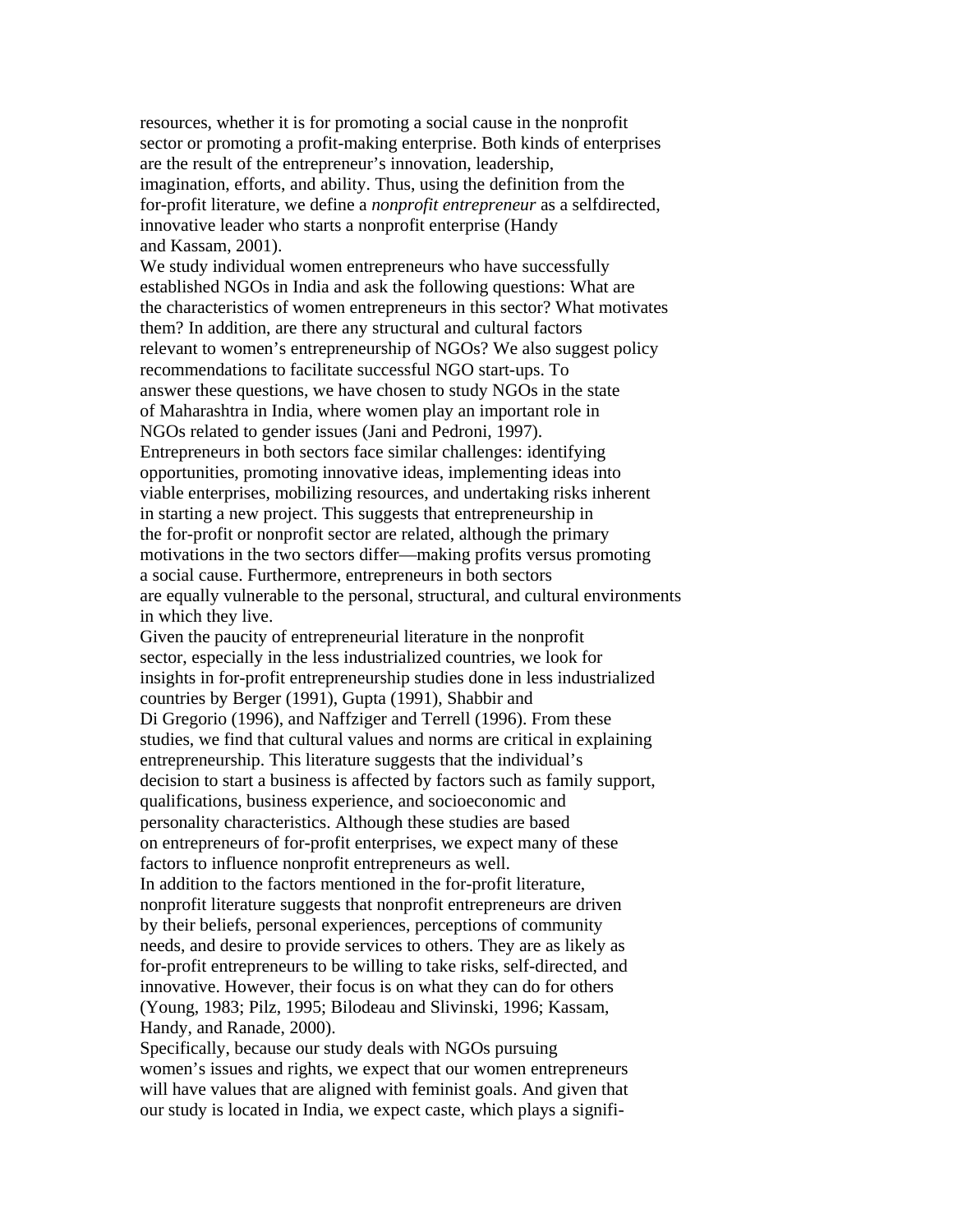cant role in the nation's cultural context, to be an important determinant of NGO entrepreneurship.

# **Cultural Context in India**

To understand the relevance of caste as a cultural influence, we briefly describe the caste system in India. First envisioned in the Vedas (an ancient Aryan religious scripture composed around 1300 B.C.) by Manu, society was divided into four categories of persons: Brahmins, Kshatriyas, Vaisyas, and Shudras. Membership in the caste became hereditary and fixed for life. Such division explained broad differences among attitudes, behaviors, and preferences. This led to a natural self-selection into four professional categories:

- Brahmins as the intellectuals
- Kshatriyas as the warriors
- Vaisyas as the traders
- Shudras as the manual laborers

Over time, these professions also became hereditary, rigid, and hierarchical and developed into an immutable caste system. Consciousness of caste membership is emphasized by caste name, and the relative prestige of different castes is well established and jealously guarded. A person's name and profession usually signal the individual's caste, and though urbanization and legislative changes have rendered names and professions less identifiable, caste still remains ascribed.

Individuals are often pressured into professions prescribed by caste through societal norms that reinforce their attitudes and expectations. A hierarchical and stable caste system strongly influences and constrains individual choice and does not permit a Vaisya to attain the profession of a priest, which is reserved for Brahmins. Caste thereby becomes a cultural determinant that often explains the choice (or lack thereof) of the person's profession. However, since the 1960s and 1970s, this influence is waning. Despite legislation outlawing certain religious and traditional practices such as widow burning and dowry, and despite regulations promoting affirmative action to counter the effects of caste, a woman's life remains influenced by the religious tradition of subordination to the male members of the family. In India, the bride's family can end up in debt and poverty after giving a dowry of gold, cash, and other assets to the groom's family. If a promised dowry does not materialize, a bride may suffer cruelty and abuse. Hinduism places a great emphasis on a woman's subordination to the men in the family—father, husband, and sons—at different stages in life. A woman's life is also affected by the caste into which she is born, influencing who she marries, her occupation, her economic well-being, and even her freedom of movement.

A woman's class, an outcome of caste to a large degree, strongly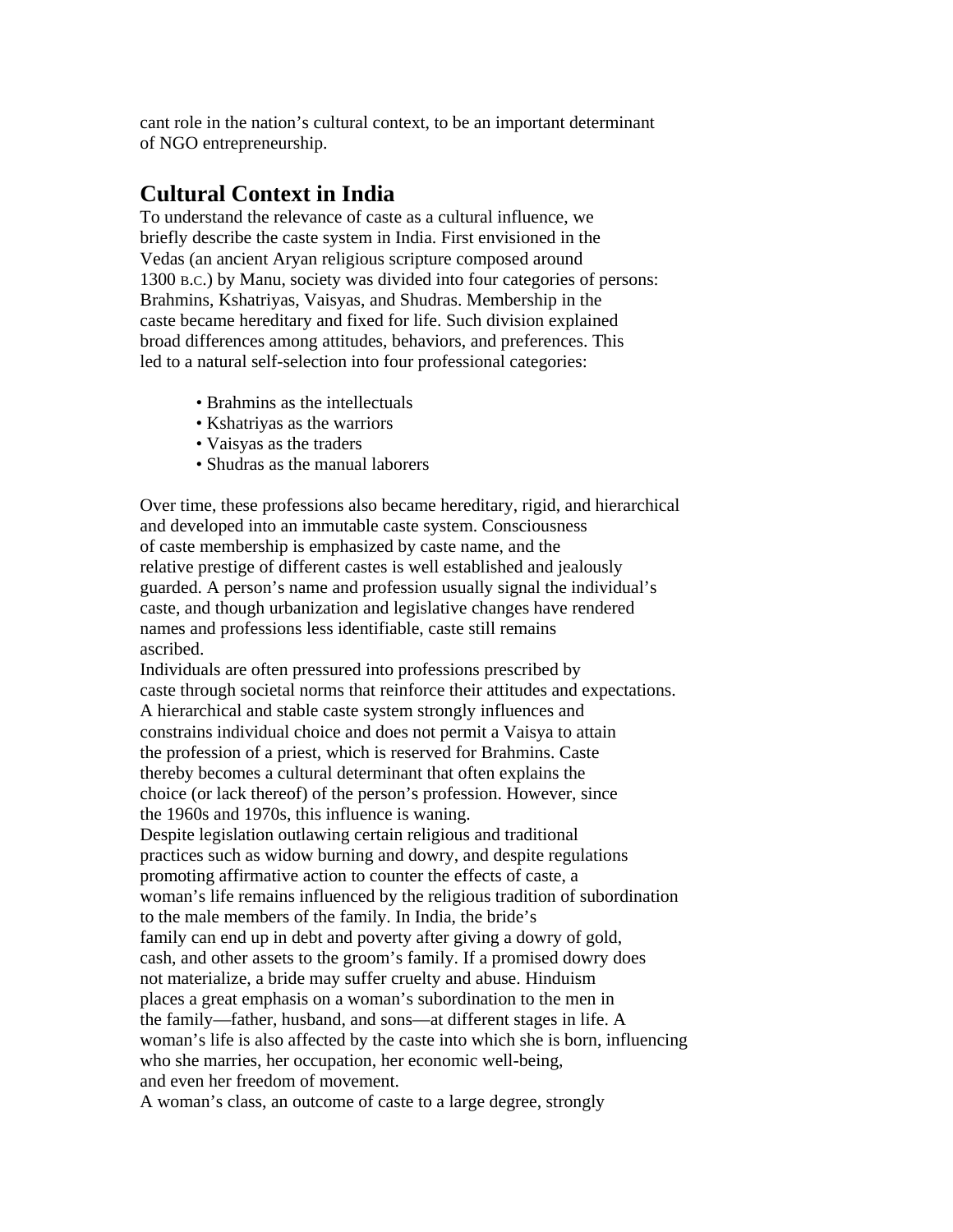affects her opportunities for an education. For example, women born into the Brahmin caste, generally equated with the intellectual and priestly class, may not become priests but are expected to be educated and can easily participate in professional, social, and cultural life. This in turn translates into privilege and status. High caste also gives her the opportunity to marry into elite families of prestige, wealth, and status. Lower caste women, especially rural women, do not have access to education and other resources and are often less emancipated from male subordination than the higher educated and higher caste women. Income and caste are generally related, mediated by access to education and social capital. However, the late 1980s and early 1990s have seen limited upward mobility of lower castes due to affirmative action plans (Assayag, 1995).

## **Study Overview and Methodology**

This research is designed to further our understanding of women entrepreneurs of NGOs in India. We chose one subsector of NGOs, those dealing with women's issues, to control for the variance of external circumstances that may arise in studying entrepreneurship in different subsectors. Because the principal source of satisfaction for NGO entrepreneurs comes from the pursuit of the mission (Young, 1983), limiting NGOs to one subsector better controls for the differences arising among entrepreneurs attributable to different (or even competing) missions.

The 1996 Directory of Organizations (India) identifies NGOs in and around the city of Pune, Maharashtra (population 1.56 million in 1991). To include NGOs established after 1996, we used telephone directories and referrals. From this database, we chose organizations whose mission dealt with women's issues and whose founders were women. We arrived at a final list of twenty-six NGOs. Twenty of the NGOs (77 percent) agreed to participate in our study, given the usual caveats of confidentiality. We conducted indepth interviews with the founders about the founding of the NGO and the factors that affected and motivated their decisions. We used two instruments to ascertain organizational dimensions as well as socioeconomic characteristics of the founder, including a selfevaluation of personality characteristics and cultural and family history. We conducted follow-up interviews with staff to obtain information on programs, check for reliability and validity of the data, and obtain missing information.

We conducted interviews in the language more familiar to the respondent, Marathi or English. The author familiar with both languages did coding of transcripts of interviews for open-ended questions. We used a simple tabulation for close-ended data questions.

## **Findings**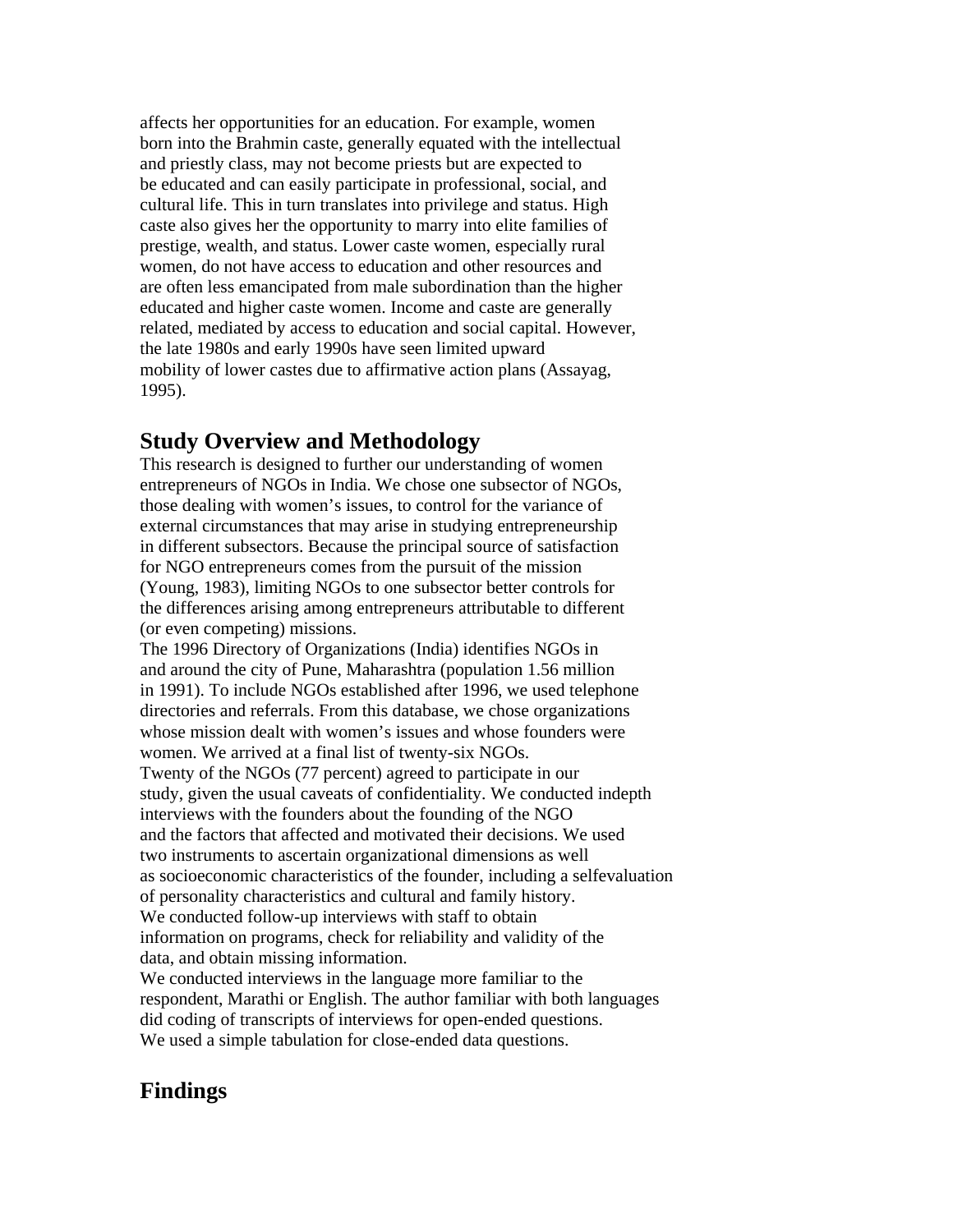Following a brief overview of the sample characteristics, we organize our findings as follows. First we report on the socioeconomic variables, motivations, and self-evaluation. Next we report on social and cultural factors that may influence entrepreneurship. The twenty NGOs in our sample range in age from three to thirty-five years. They are involved in providing basic services for mainly rural women and children, including counseling, primary health services, family planning, literacy training, and a variety of legal and administrative services. Many are also involved in advocacy of women's rights with local politicians and the judicial system. The women started their NGOs at ages ranging from twenty-four to sixty-five years. Although they came to entrepreneurship through a variety of paths, they shared the feminist conviction that attention to women's issues is paramount for social justice. Their commitment to further the cause of women is evident from their personal histories, self-evaluation, and professional experiences. Most came from family backgrounds that shaped their worldview regarding social justice.

#### **Socioeconomic Variables**

In this section we examine a variety of socioeconomic variables, including education, work experience, income, and marital and family status, to determine their influence on women entrepreneurs of nonprofit organizations.

*Education and Experience.* Eighteen of the twenty entrepreneurs (90 percent) had university degrees; thirteen (65 percent) had postgraduate degrees. Educational abilities mirror those for for-profit women entrepreneurs (Hisrich, 1986). In a heavily bureaucratic country like India, only highly educated entrepreneurs could successfully negotiate the administrative requirements necessary in founding and running an NGO.

All but six women had previously worked as social workers, either as professionals or volunteers. All the respondents were volunteers in social movements and had been activists for change. This experience gave them insights into current social issues and pathways for social change. One woman reported: "I worked [volunteered] in the Youth Social Movement against corruption, dowry, and caste and to provide a common platform for women who are restricted on the basis of caste. This gave me my first look at women's problems. I could not have done this from my regular workplace." When describing the skills and experience that had best served in founding a successful NGO, the founders overwhelmingly chose interpersonal skills (80 percent) and education (80 percent). This was followed with administrative skills (70 percent), experience in the nonprofit sector (60 percent), experience in leadership roles (50 percent), and business skills (50 percent). *Income.* Most of the founders came from either upper- (30 percent)

or middle-income groups (55 percent); only three (15 percent)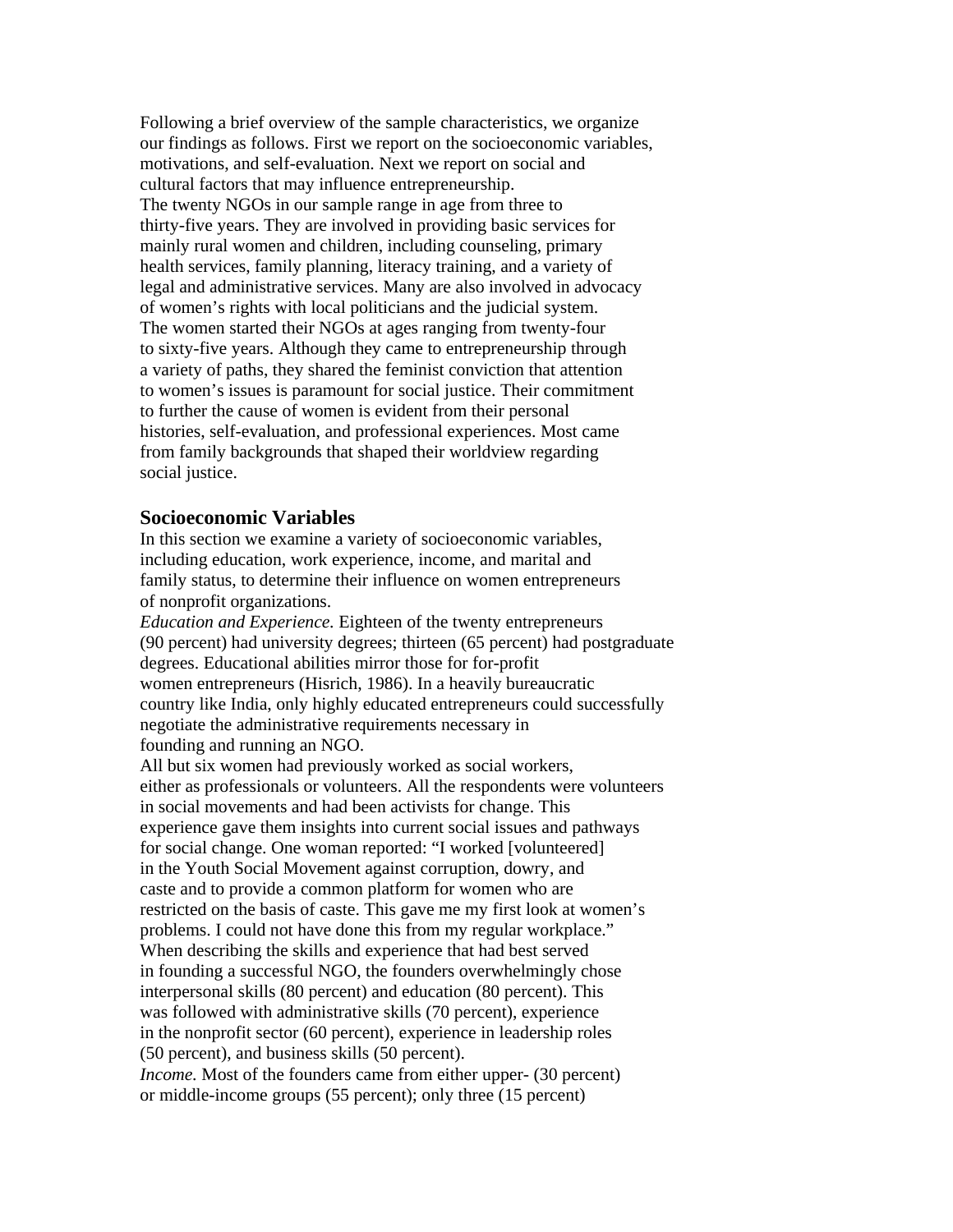came from the lower-income groups. Sufficient family income allowed seventeen of the women (85 percent) to pursue their goals in starting NGOs and forgo higher market incomes. In the three cases in which family income was insufficient, human capital (two had postgraduate degrees, and all three were social work professionals) allowed them to pursue income-producing employment at the same time as founding the NGO.

This finding underscores the importance of women's financial security in undertaking entrepreneurial activity (in both the for-profit and nonprofit sectors) as found in many studies on entrepreneurs (Blanchflower and Oswald, 1998; Bilodeau and Slivinski, 1996; Pilz, 1995; Hisrich, 1986). This quote from one of our interviewees is suggestive of a recurrent theme: "I received financial support from my family at the time of starting. I was not expected to contribute to the family income."

*Marital Status and Family Responsibilities.* In examining family responsibilities for women entrepreneurs, we recognize that family arrangements differ in India from highly industrialized countries. In India, the cultural norm dictates that young couples live with the husband's family as an extended family, which involves shared domestic and financial responsibilities. Furthermore, upperand middle-income households have access to inexpensive labor to help with household and childcare chores. Twelve women (60 percent) in our sample were married; three (15 percent) were single; and five (25 percent) were previously married but currently single. Furthermore, our findings show that although the majority of women had children (75 percent) at the time of starting the NGO, the issue of childcare was not pivotal in their decision making. All ten women with young or school age children (50 percent) lived in extended families; this allowed them to work outside the home. Of the ten others, five women (25 percent) had adult children when they founded the NGO, and five had no children. Thus, marital status and childcare responsibilities did not affect our sample's decision to start an NGO, as scholars of women entrepreneurs have suggested is true in Western countries (Caputo and Dolinsky, 1998).

*Financial Capital and Personal Connections.* Access to, or the lack of, financial capital is not a crucial factor in the decision making for many of these NGO entrepreneurs. This finding contrasts with findings for for-profit entrepreneurs (Blanchflower and Oswald, 1998). Nearly all of the NGOs started with little financial capital because their needs were minimal. Start-up financing from other NGOs was common for these needs. In most cases, the NGOs often relied on volunteer labor; this often included recruiting friends and family. Personal connections gave many of the women (65 percent) access to volunteer labor and donations, as also found by studies of nonprofit entrepreneurs in the West (Pilz, 1995).

*Role Models.* The for-profit literature suggests that entrepreneurial husbands or other family members positively affect women's decisions in becoming entrepreneurs. This is also true for the nonprofit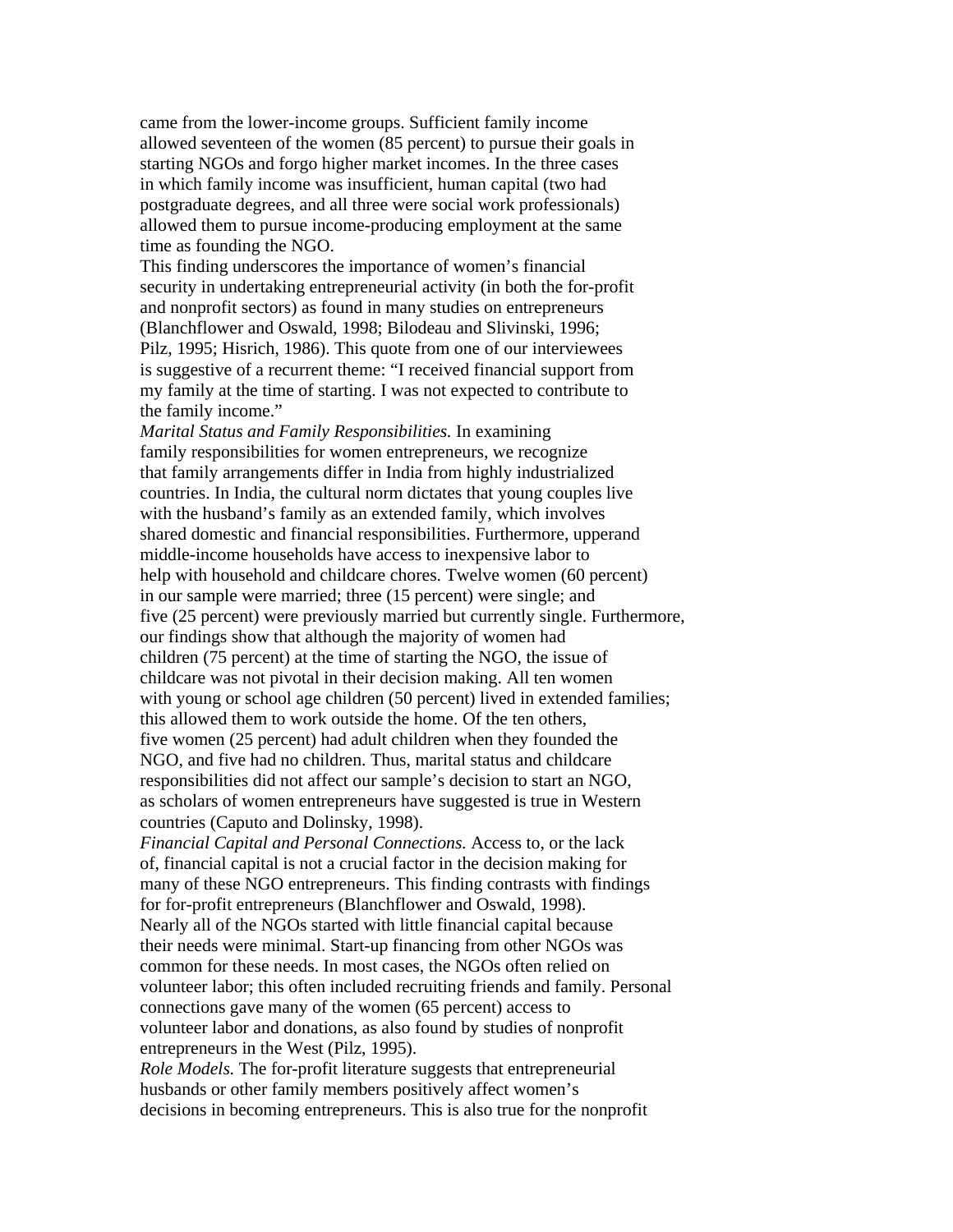sector. Despite the diverse family backgrounds, many of our entrepreneurs (85 percent) come from families in which parents were highly involved in either providing or advocating for social services. Parents, as role models, are highly influential in shaping the values of social justice among the women entrepreneurs. Parental influence, they claim, "made me decide to do social work and volunteer." Thus, in the nonprofit sector, the human capital (influence) of parents differs from the for-profit sector, where the parents provide skills and experiences of running a for-profit enterprise (Cooper, Gimeno-Garcon, and Woo, 1994). In the nonprofit sector, parental influence helped shape values and actively supported the mission of the NGO; this was critical to the founding of the NGO. And in a practical way, parents often helped by volunteering at the NGOs and sometimes donating money.

#### **Motivations**

We asked respondents to elaborate on what motivated them to start an NGO.

*Desire to Serve Others.* All twenty women were motivated by the need to serve others and believed they could best do so under the aegis of an NGO. One women said, "I want to provide female leadership in the work for the downtrodden"; another claimed, "I want to make women's groups . . . powerful tools of empowerment for women and children." Some reported frustrations in the jobs they had held previously. Although these jobs were often in the field of social work, many of the women (60 percent) believed their work did not address problems relevant to them such as "make them [women] conscious of the human and constitutional rights," hence their wish to start their own enterprise. The desire to serve others is also found by other scholars in the nonprofit sector (Young, 1983; Pilz, 1995).

*Needs in Community.* Many reported that they perceived a need in the community that was not being fulfilled. This replicates the findings by Pilz in the nonprofit sector (1995). Many of the women (80 percent) are motivated by the rural women's needs, which have been ignored or call for specific political or judicial action. Our respondents claim a "great need to bring about self-awareness among women" and "stimulate a wider and deeper knowledge of the problems faced by women and children."

*Self-Actualization.* Given that all twenty of our respondents see themselves as feminists, social justice issues concerning women are significant to them. Thus, it is not surprising that fifteen women (75 percent) reported that starting an NGO dealing with women's issues was a process of self-actualization for them. One respondent believes that "only women can create a platform and empathize with other [women] at a grassroots level" and that "women require women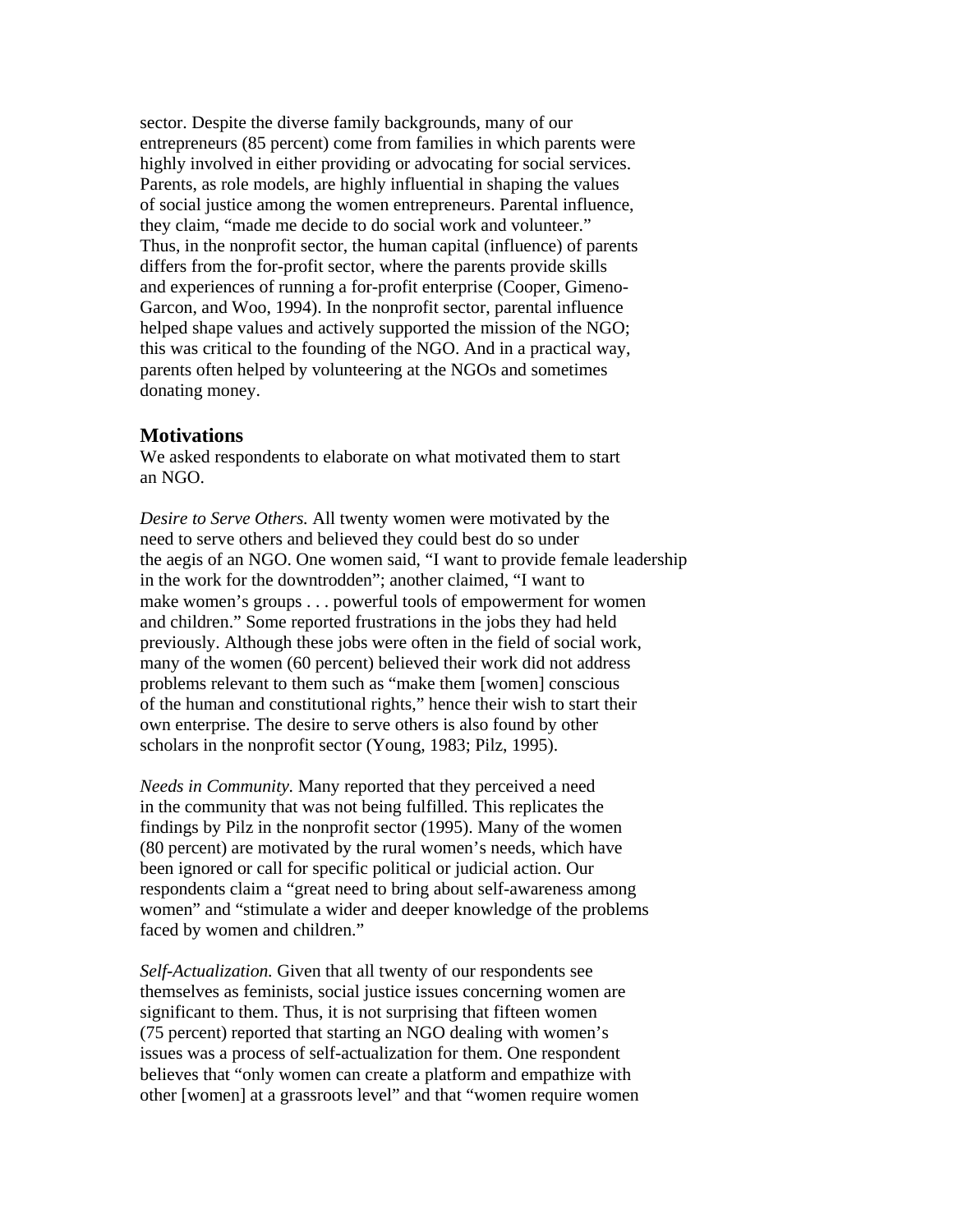to create space for themselves." They felt they were accomplishing highly useful work by founding an NGO with a mission congruent with their beliefs, a finding repeatedly suggested in the nonprofit literature (Young, 1983; Pilz, 1995; Bilodeau and Slivinski, 1996).

*Desire to Achieve Change.* Because all of the respondents had some previous experience in social movements and many came from families involved in issues of social justice, many stated that they were motivated to found the NGO in order "to achieve change" (80 percent). For example, one respondent said she was motivated to "change people's outlook towards unwanted children"; another believed that it was necessary to "make changes in the structural and legal facilities to fight injustices towards women." Respondents were in consensus that the lack of education and resources, combined with an unsympathetic police and judicial system, make lower caste rural women vulnerable to social abuse and that change was paramount in achieving social justice.

*Other.* Over half the respondents (65 percent) said that creating the NGO allowed them to enhance their social connections and "try something new," and half said that they were "expected to do social service" by their peers. Less than half mentioned the desire for independence as a motivating factor (35 percent), which suggests that, unlike the for-profit sector (Hisrich and Brush, 1984), independence may not be an important motivating factor in founding an NGO.

### **Self-Evaluation**

We asked the respondents to elaborate on the characteristics that best describe themselves. All twenty saw themselves as hardworking and persistent in achieving their goals. Many saw themselves as selfconfident (95 percent) and extroverted (80 percent), enabling them to marshal resources and confront many levels of bureaucracy, especially in rural areas where women rarely partake in public or political action. They also described themselves as taking risks (80 percent) and being ambitious (65 percent). These findings replicate the findings by Pilz (1995) and McClelland (1987). Surprisingly, less than half of the women see themselves as altruistic (40 percent).

### **Cultural and Social Factors**

We have already described the caste system in India and its likely relevance to nonprofit entrepreneurship. Our findings on caste and religion are striking. We first note that nineteen of the twenty women (95 percent) are Hindus, and one is Christian. For the nineteen Hindus, where caste is a relevant issue, we find that fifteen are Brahmins; four are Kshatriyas; and one is a Shudras. This finding, of nearly 80 percent Brahmins, suggests that certain factors may make it likely that women of higher castes are attracted to, and are successful at, NGO entrepreneurship in India. Pragmatic reasons of social status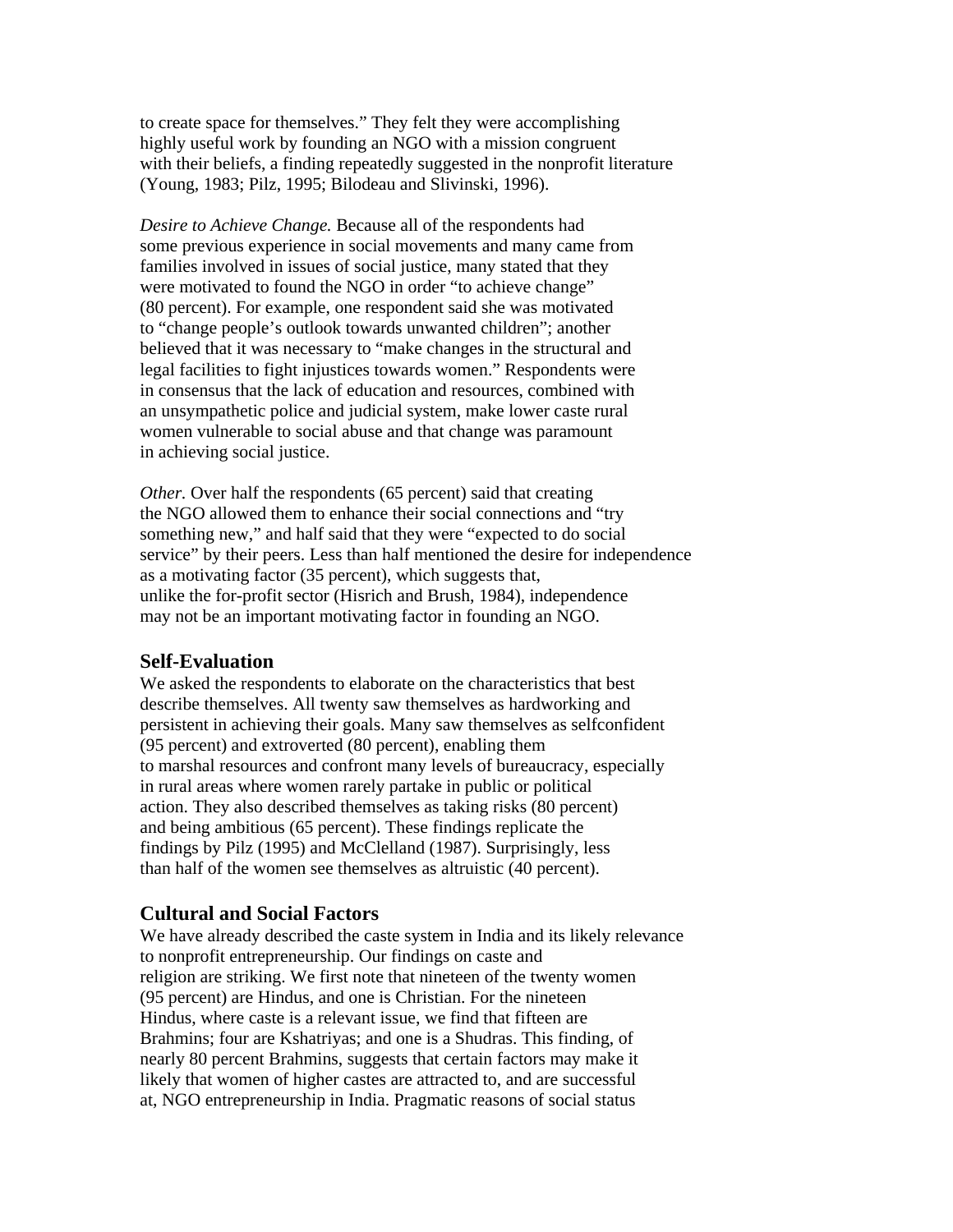make higher caste women more likely to have the power to combat traditionalist forces and legitimize socially controversial issues related to women. We find that lower caste women founders may have significant educational backgrounds that may compensate for their lower status when dealing with local authorities and obtaining resources. Hinduism is the religion of the majority of the population of India; however, a significant minority population (23 percent) consists of Muslims, Christians, Sikhs, and so on. Although the overwhelming majority of our sample are Hindus, our respondents did not offer religion as a motivator for or a factor in their actions. This is in contrast to Gupta (1991), who suggests that religion is an important factor in explaining for-profit entrepreneurship in India. Unlike religion, feminist ideology is overwhelmingly offered as the motivating and rationalizing factor. Our entrepreneurs show a deep and long-term commitment to feminist ideology. Many of them were involved in social movements and came to their feminist beliefs during this time; others developed their ideology through workplace experience and at home. Entrepreneurial women in the for-profit sector in the West also often see themselves as feminists who undertake unconventional roles (Brush, 1992; Fischer, Reuber, and Dyke, 1993; Allen and Truman, 1993; Moore and Buttner, 1997). Although feminism is a universal concept, the cultural and historical context in India gives rise to certain divergences in the meaning of oppression and social justice (Gedalof, 1999; Niranjana, 1998; John, 1998). Feminist ideology, as our respondents understand it, recognizes this difference as is evident in their concern for the oppression of lower caste women often resulting from the values and norms held in society. For example, they were cognizant of the problems faced by poor lower caste rural women due to the traditionalist social and political institutions that recognize and often promote the subordination of the women to male family members. This awareness, combined with their experience and ideology, spurred them to do something to alleviate the problems of women. They did so by founding NGOs whose missions and goals actualized their feminist beliefs.

Given a small and geographically limited sample, we cannot say whether our findings on caste and religion indicate a preponderance of one religious group or caste among women entrepreneurs of NGOs or if the findings are representative of the population. However, our findings do indicate that caste (and maybe religion) should be further investigated as possible determinants of NGO entrepreneurship in India, and more specifically in Maharashtra, which contains a greater proportion of Hindus than many other states in India. The expression of feminist beliefs and a deep commitment to dealing with social justice issues in our sample suggests that nonprofit entrepreneurs get great satisfaction in pursuing a cause in which they believe. This finding closely relates to the believer typology suggested by Young (1983) in his study of nonprofit entrepreneurs and confirms the findings in the literature of nonprofit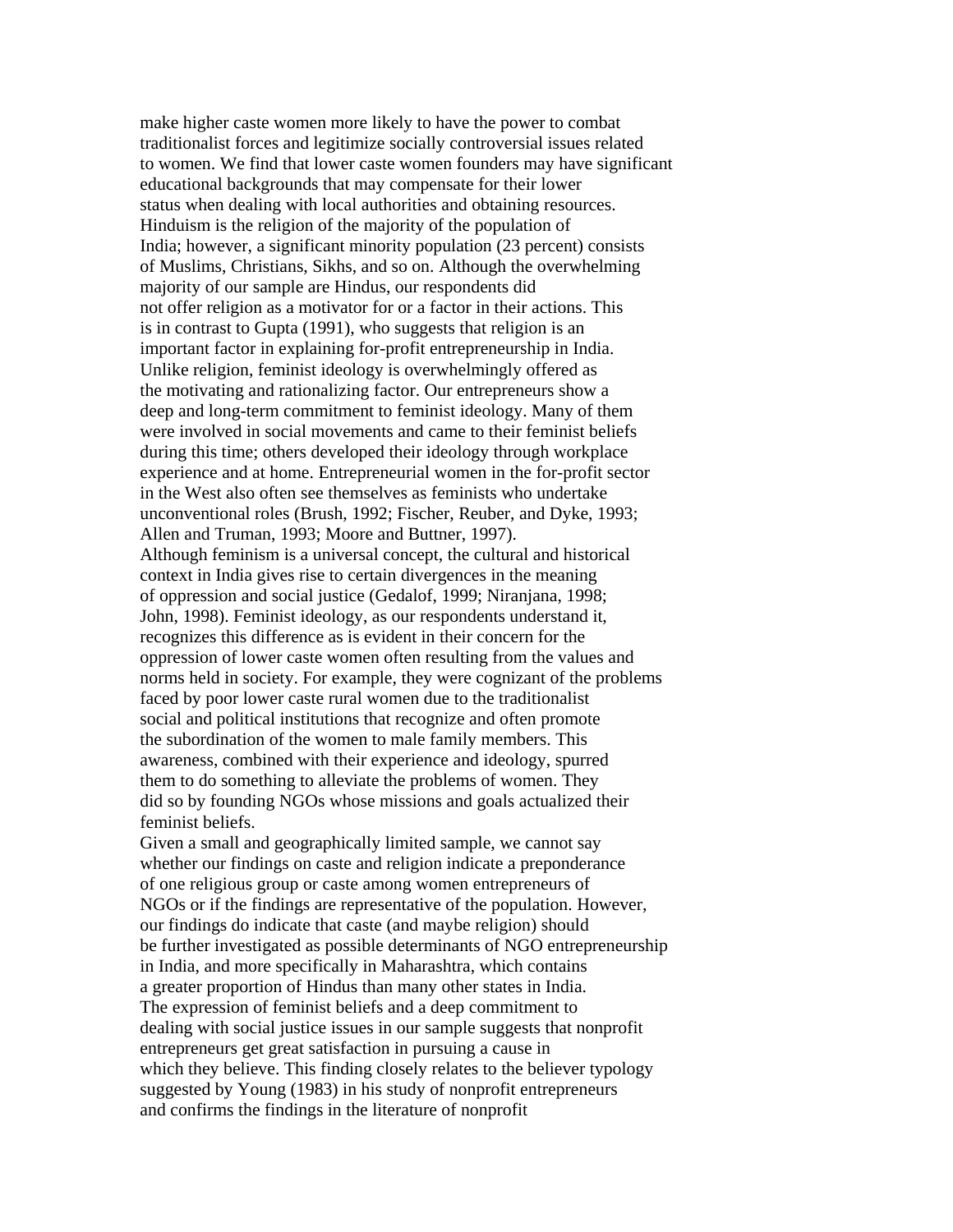entrepreneurs (Pilz, 1995; Weisbrod, 1988; Frank, 1996; and Bilodeau and Slivinski, 1996).

All the women in our sample reject conventional female roles typical in the cultural context of India, where women have few rights in practice. In this respect, our women entrepreneurs are closely allied with the profile of radical entrepreneurs described by Goffee and Scase (1985). The women in our study also correspond to traditionalists, as described by Carter and Cannon (1992). Most came from families that are involved with social justice issues and social movements and see their entrepreneurial choices as keeping with their family values.

In a study of women for-profit entrepreneurs in Pakistan, Shabbir and Di Gregorio (1996) find that women undertake to start enterprises for different personal goals—such as freedom, security, or satisfaction—and are affected by structural factors such as culture and family. We also find that the women entrepreneurs start NGOs to achieve personal goals and are equally vulnerable to similar structural factors. However, in one respect, the Pakistani for-profit findings stand in sharp contrast to ours. Our findings show that the personal goals of women are fairly homogeneous (the desire to serve others combined with the desire to achieve change), whereas the women in Pakistan had varying goals for starting a business. Furthermore, the factors affecting nonprofit entrepreneurship are primarily internal resources: education and experience as well as relational, family, and social connections. Traditional external resources that are crucial for for-profit entrepreneurs, such as loans, have little impact on nonprofit entrepreneurs. Financial stability in the household and family support are essential for most women in pursing the mission of the NGO.

### **Conclusion**

Can we say anything about entrepreneurs in the nonprofit sector based on these findings on women entrepreneurs of NGOs in India? Given the limitation of our data to one geographical region, it is difficult to generalize; nevertheless, we suggest that the data points in a certain direction and that some conclusions can be drawn. We offer the conclusions with the usual caveats regarding a small sample and consequent limitations.

The salient factor in our study is that all our women entrepreneurs share a feminist ideology and a desire to help others. By founding an NGO whose mission is closely related to their ideology, they are able to actualize their beliefs, and this affords them a high level of satisfaction and accomplishment. Earnings and independence seem to be secondary to pursuing the mission of the NGO. Lack of access to financial capital does not pose a major challenge to entrepreneurs in this sector; what is essential is access to volunteers and donations, initially through personal networks.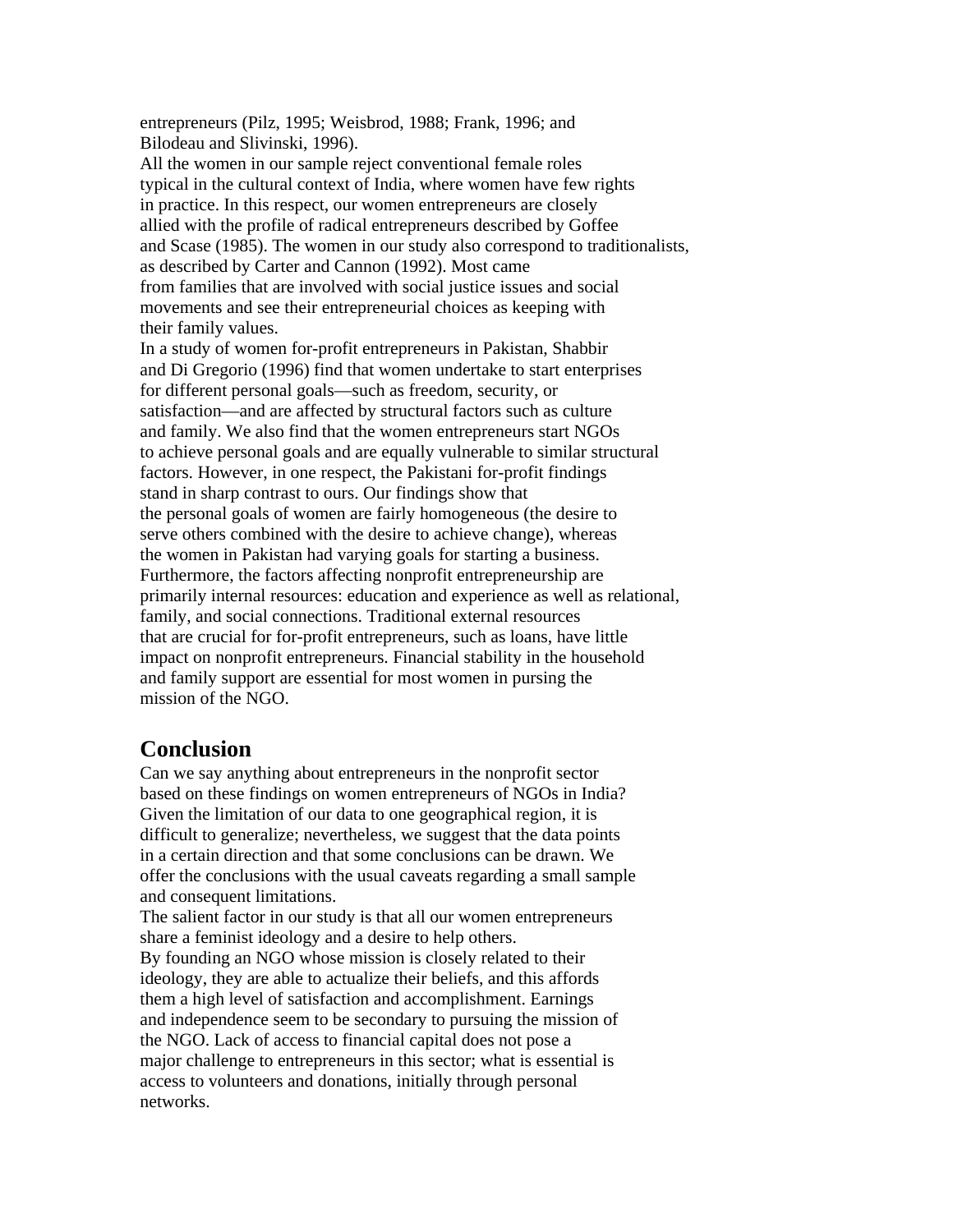Neither the number of young children nor the presence of a husband affects women in their decision to start an NGO in India. It is not that the women are immune to childcare and domestic responsibilities but that they receive help from either their husbands or family members by living in the extended family structures that are common in India. This gives them the flexibility to pursue their goals of starting and running the NGO. Thus, their choice is not contingent on childcare costs or household responsibilities. These resources, however, would also have been available for other kinds of employment, and thus this factor does not completely explain why women choose entrepreneurship in the nonprofit over the for-profit sector.

Parental role models and early professional and volunteer experience served to raise their awareness and motivate many of these women to pioneer NGOs to pursue social justice. Because they are self-professed feminists, it is not surprising that they choose to start NGOs addressing women's issues to remedy social injustices and work for change.

Our NGO entrepreneurs describe themselves as persistent, hardworking, and willing to take risks. They are self-confident, extroverted, and energetic. All of them feel that their interpersonal skills were paramount in their starting NGOs, especially because they had to mobilize resources such as volunteer labor and donations through the help of family, friends, and others.

A significant proportion of them are Brahmins, and this is not a surprise in the cultural context. In India, despite the many attempts to rid society of the ramifications of the caste system, the system continues to operate subtly (and not so subtly) at many levels. The elite in India are often the educated Brahmins, the Brahmin being the highest caste. They enjoy certain privileges of social connections among themselves and are respected as leaders and intellectuals. Because starting an NGO requires an unusual reliance on friends and the local community to mobilize resources, being educated and belonging to a high caste provides the required connections to facilitate this resource mobilization.

Furthermore, many of the issues that the NGOs take on are deeply embedded in the traditional, cultural, and religious fabric of society, and rallying the support of local communities in rural areas is often extremely difficult. Women who take a stand against the local practices are often subject to harassment from the community and receive little or no support from the local police when filing complaints or seeking help from local public agencies. Thus, feminist, educated, self-confident, and affluent Brahmin women, from respected echelons of society, are more likely to succeed in dealing with local bureaucracies and the police on socially controversial issues.

Thus, it is likely that the woman entrepreneur of an NGO dealing with socially sensitive and controversial issues is an educated individual who comes from a middle- to upper-income household.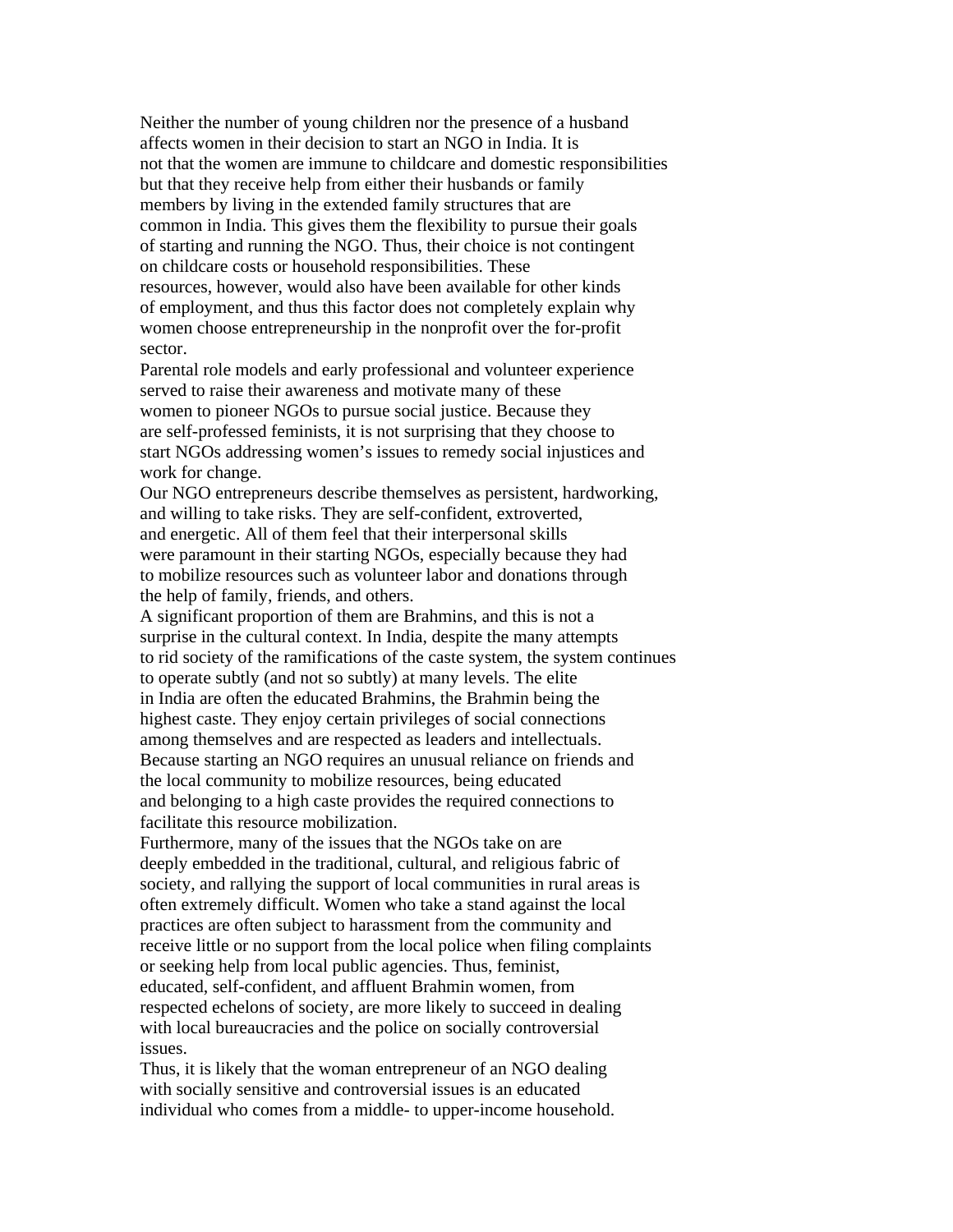Being of high caste and highly educated, she is respected and can exercise power and mobilize resources. The entrepreneurial women in our study can be classified as what others have termed a traditional, a radical, and a believer. The first two classifications suggest that typologies developed for the forprofit sector are also relevant to the nonprofit sector. This finding, along with certain similarities of entrepreneurs in the two sectors, underscores the likelihood that entrepreneurs share certain characteristics in general, an assertion we made early in this article. Thus, nonprofit entrepreneurship can be partially understood from our knowledge of entrepreneurs in the for-profit sector.

### **Limitations and Suggestions for Further Research**

Given that our study looked only at women nonprofit entrepreneurs, we cannot draw any conclusions about nonprofit entrepreneurship in general. We cannot even say that our findings are unique to women because we have no comparative data on male entrepreneurs in the nonprofit sector in India. Moreover, our NGOs are all from one subsector (dealing with women's issues); thus, our results may or may not be applicable to NGOs in other subsectors. This points to a number of questions for further research on nonprofit entrepreneurship. Comparative studies of male and female entrepreneurs in a variety of NGOs is necessary to shed light on what factors are truly unique to women entrepreneurs. Comparative studies of nonprofit entrepreneurship in developed and less developed countries will indicate those factors that can be associated or determined by culture and those that can be attributed to structural factors and personal characteristics. In general, the paucity of nonprofit entrepreneurship suggests that many interesting questions remain to be researched.

### **Policy Implications**

Despite these limitations, we can make certain policy suggestions of interest to government and donors. Governments in many countries, due to poverty or ideology, do not provide many social services for the poor. They may see NGOs as alternative providers of public services and sometimes encourage such activity through tax subsidies and other means. Thus, it is not unreasonable to assume, from a public policy perspective, the need to encourage the founding of such NGOs and to ensure that those founded are sustainable and successful. Furthermore, donors local and international who are keen to promote women's issues are interested in encouraging start-ups and ensuring that the NGOs they fund are successful. Thus, from the donor and government perspectives, this research provides some insights on how to facilitate the growth and success of NGOs. Because the initial volunteer experience seems to be a factor that helps women see the need to start NGOs, policies that expose more young women to volunteer work in social service will increase the number who may eventually start social service organizations. For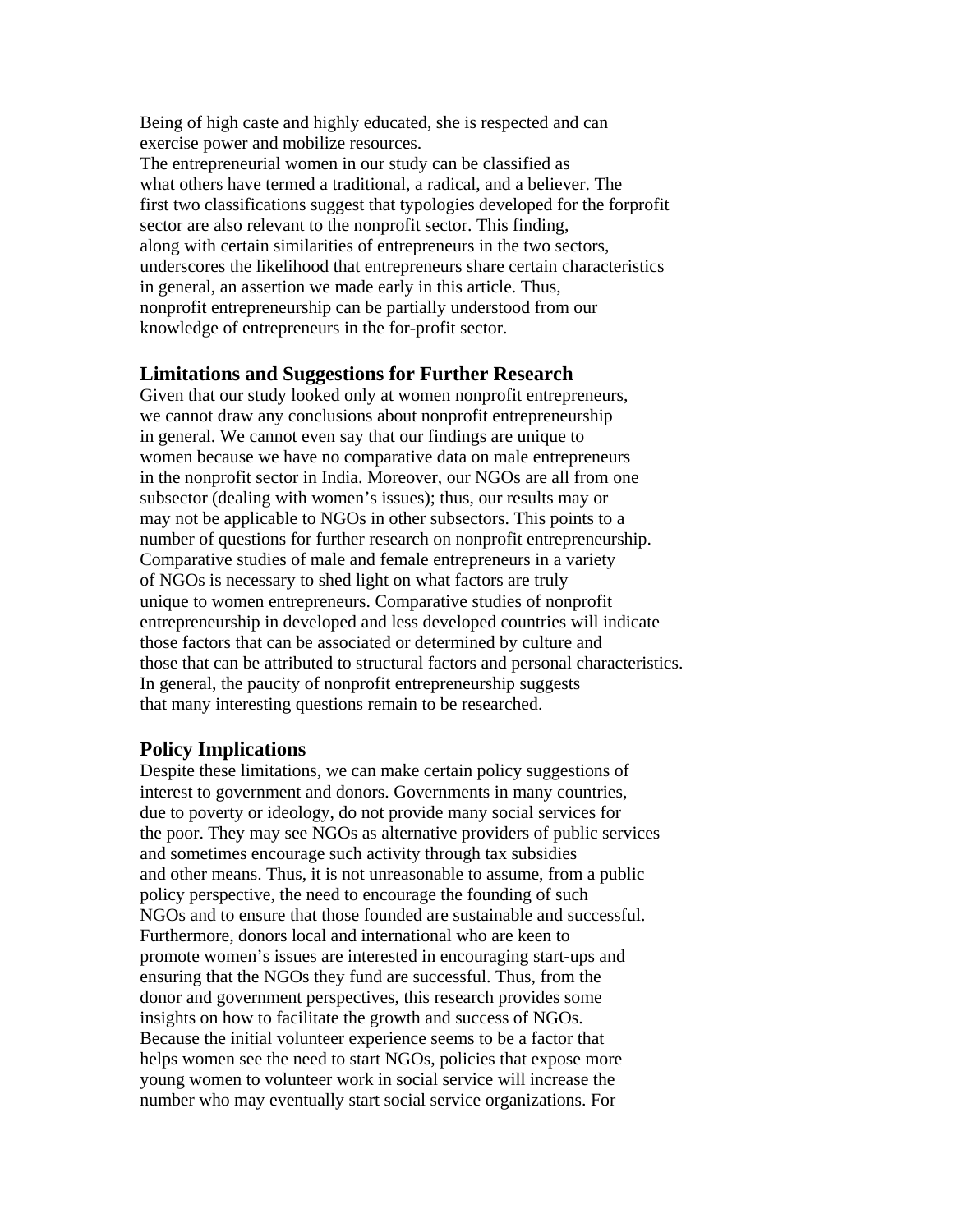example, international donors can help existing NGOs to recruit more volunteers and offer interested volunteers training in the different skills they will need—interpersonal skills, negotiating bureaucracies, legal and administrative aspects of starting, managing, and running an NGO. Governments can make volunteering part of educational training so as to expose youth to social problems and thereby increase the pool of likely entrepreneurs. Volunteering may also give women a chance to expand their social connections, which is necessary in recruiting volunteers and donations.

Although existing progressive affirmative action programs help many persons of lower castes achieve social and financial status in India by providing entry into elite professions and the political arena, more attention should be paid to the education and empowerment of lower caste women in rural areas. Governments and donors can make an effort to ensure that more women, especially of lower castes, receive higher education and training in interpersonal skills and are recruited to volunteer. This may help reduce the tendency for only upper caste women to start NGOs. Furthermore, there is a need for public support to enable wider diffusion of some of the key themes that are part of the feminist perspectives, namely, concern for equity and social justice. If more people, both men and women, are exposed to such ideology, more may take action in the form of starting NGOs or support the entrepreneurs that do.

It may be of value to ensure that those involved in social work and in volunteering be targeted to receive publicly available resources to support the formation of organizations. These include training programs and mentoring services to facilitate the formation of NGOs. If such programs can be made available to those who are contemplating starting NGOs, or who are in the process of doing so, they may be able to increase the new entrepreneurs' chances of success. Although this study cannot shed light on NGOs that were started but were unsuccessful, it sheds some light on where to direct information and training resources so that the likely pool of NGO founders is targeted early on, when making good decisions is critical.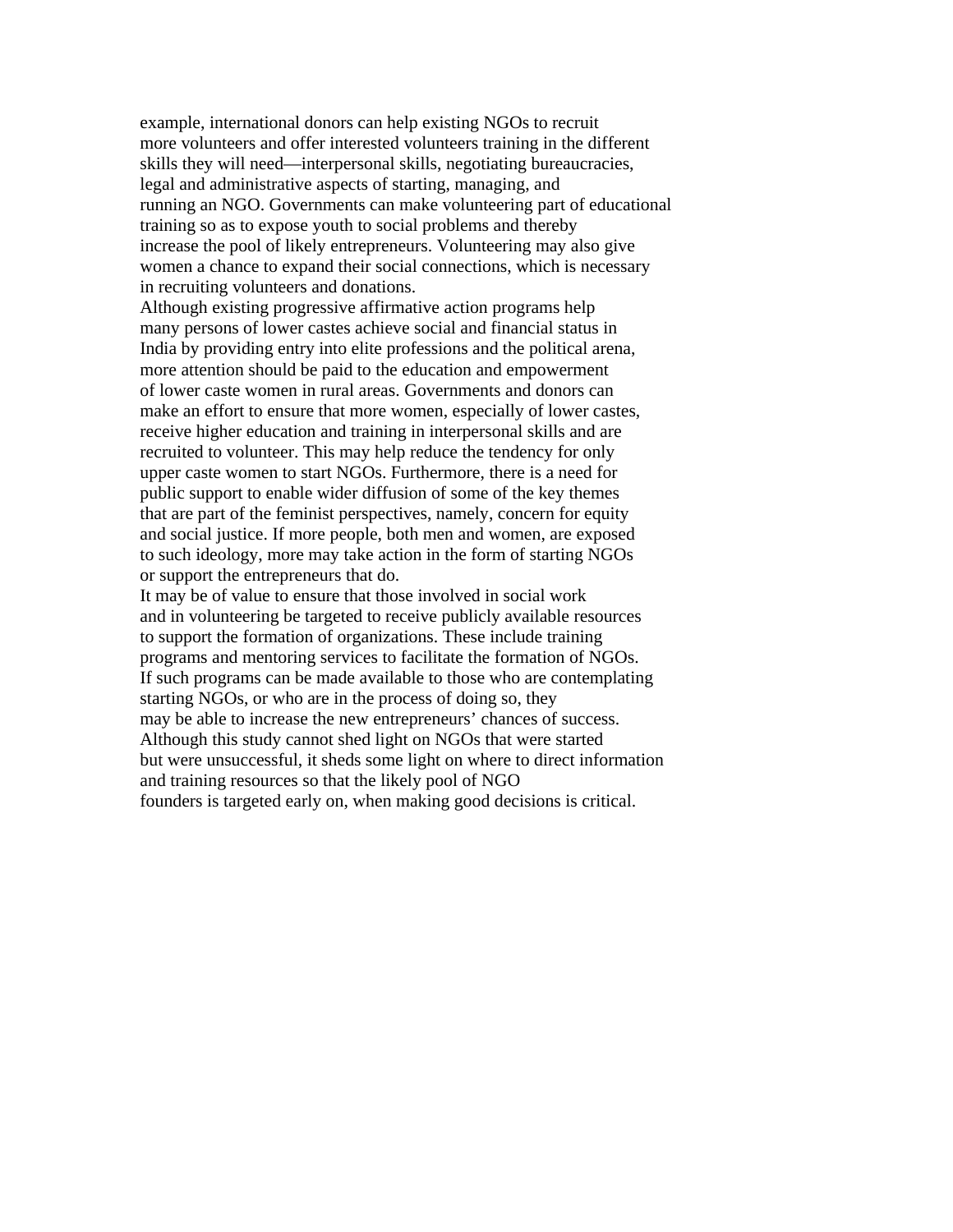### **References**

1996 Directory of Organizations (India) [http://www.directoryindia. com/nonprofit/#IndiaBased].

Allen, S., and Truman, C. (eds.). *Women in Business: Perspectives on Women Entrepreneurs.* New York: Routledge, 1993.

Assayag, J. *The Making of Democratic Inequality: Caste, Class, Lobbies, and Politics in Contemporary India.* Pondicherry, India: Institut Français, 1995.

Berger, B. (ed.). *The Culture of Entrepreneurship.* San Francisco: ICS Press, 1991.

Bilodeau, M., and Slivinski, A. "Volunteering Nonprofit Entrepreneurial Services." *Journal of Economic Behavior and Organization,*  1996, *31* (1), 117–127.

Blanchflower, D. G., and Oswald, A. J. "What Makes an Entrepreneur?" *Journal of Labor Economics,* 1998, *16* (1), 26–60.

Brush, C. G. "Research of Women Business Owners: Past Trends, a New Perspective, and Future Directions." *Entrepreneurship Theory and Practice,* 1992, *16* (4), 6–30.

Caputo, R., and Dolinsky, A. "Women's Choice to Pursue Self-Employment: The Role of Financial and Human Capital of Household Members." *Journal of Small Business Management,* 1998, *36*   $(3), 8-17.$ 

Carr, M., Chen, M., and Jhabvala, R. (eds.). *Speaking Out: Women's Economic Empowerment in South Asia.* London: IT Publications, 1996.

Carter, S., and Cannon, T. *Women as Entrepreneurs.* London: Academic Press, 1992.

Collins, O., and Moore, D. G. *The Organization Makers.* Englewood Cliffs, N.J.: Appleton-Century-Crofts, 1970.

Cooper, A. C., Gimeno-Garcon, E. J., and Woo, C. Y. "Initial Human and Financial Capital Predictors of New Venture Performance." *Journal of Business Venturing,* 1994, *9,* 371–395.

Fischer, E. M., Reuber, A. R., and Dyke, L. S. "A Theoretical Overview and Extension of Research on Sex, Gender, and Entrepreneurship." *Journal of Business Venturing,* 1993, *8,* 151–168.

*152 HANDY, KASSAM, RANADE* 

Fisher, J. *Non Governments, NGOs, and the Political Development of the Third World.* Bloomfield, Conn.: Kumarian Press, 1998. Frank, R. H. "What Price the Moral High Ground?" *Southern Economic* 

*Journal,* 1996, *63,* 1–17.

Gedalof, I. *Against Purity: Rethinking Identity with Indian and Western Feminism.* London: Routledge, Taylor and Francis, 1999.

Goffee, R., and Scase, R. *Women in Charge.* London: George Allen and Unwin, 1985.

Gupta, A. "Indian Entrepreneurial Culture: Bengal and Eastern India." In B. Berger (ed.), *The Culture of Entrepreneurship.* San Francisco: ICS Press, 1991.

Handy, F., and Kassam, M. "Nonprofit and For-Profit Entrepreneurship: